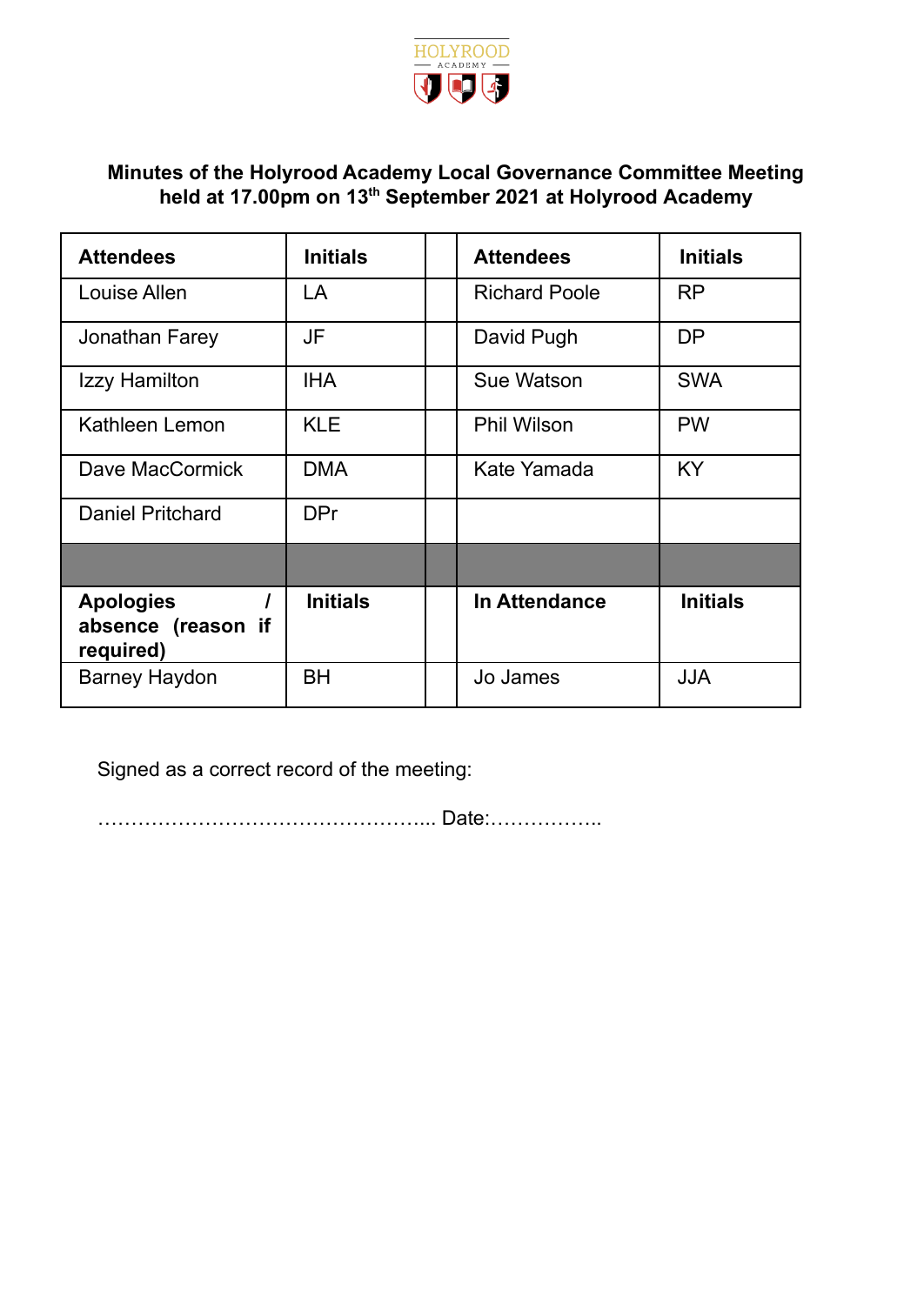

### **Curriculum – Jo James Assistant Headteacher**

JJA presented to the LGC on curriculum changes made over the last year and those being implemented and embedded during the current academic year.

See Slides in the attachment.

#### 13.9.21 LGC Curriculum Presentation\_.pptx

Governors **ASKED** if the Mid Cycle Assessment was carried out for all subjects in one week, and what happens if a student misses an assessment due to absence? JJA **REPLIED** that the assessment window is across a four week period and if a student misses an assessment they are asked to complete this on their return. The school is working closely with a local primary school looking at the work completed prior to moving to Holyrood, and how this links into the curriculum delivered in Year 7, and adapting plans to ensure the work is appropriate and challenging enough.

Governors **ASKED** how these radical concepts and strategies are received by staff and how the school is monitoring to ensure they are applied consistently?

The Headteacher **REPLIED** that response amongst staff has been mixed and with some challenges, but the changes are about ensuring consistency for staff and pupils and that where needed support is being offered to help build the confidence of staff in delivering the new concepts. SLT and CTL's are dropping into lessons and having conversations with staff where the consistencies are not being applied correctly, in order to ensure that the consistencies are applied and students are the priority.

A student voice to be held in the next few weeks will be checking on how the consistencies are being received.

One of the consistencies is SLANT - Sit up, Listen, Answer questions, Never interrupt, Track the speaker, aimed at helping students to concentrate.

Governors **ASKED** - To what extent do teachers share the curriculum plan with students? JJA **REPLIED** the teacher will explain to classes in the pre-hearing session what they will be taught in the term ahead. A curriculum plan is also on display in the classroom and Knowledge Organisers support this too.

DMA **COMMENTED** – only being two weeks into term, it is difficult to know the impact of how well these plans are working as we have little evidence available. However, the curriculum has undergone a thorough review and new systems have been set up. CTL's have been supported to recognise where their departments strengths and weaknesses are, and in making changes to develop and strengthen the curriculum for their departments. On completion of the first Assessment Cycle results will be assessed and if necessary, the scheme reviewed.

**Governors ASKED –** What about Supply Staff, how are they instructed in relation to the Assessment Cycle and consistencies?

DMA **REPLIED** – Supply staff are very rarely used as we have the Cover Room staffed by consistent people and supported by SLT. A Staff Governor added that they had been sceptical about the consistencies initially as it went against what they had been taught;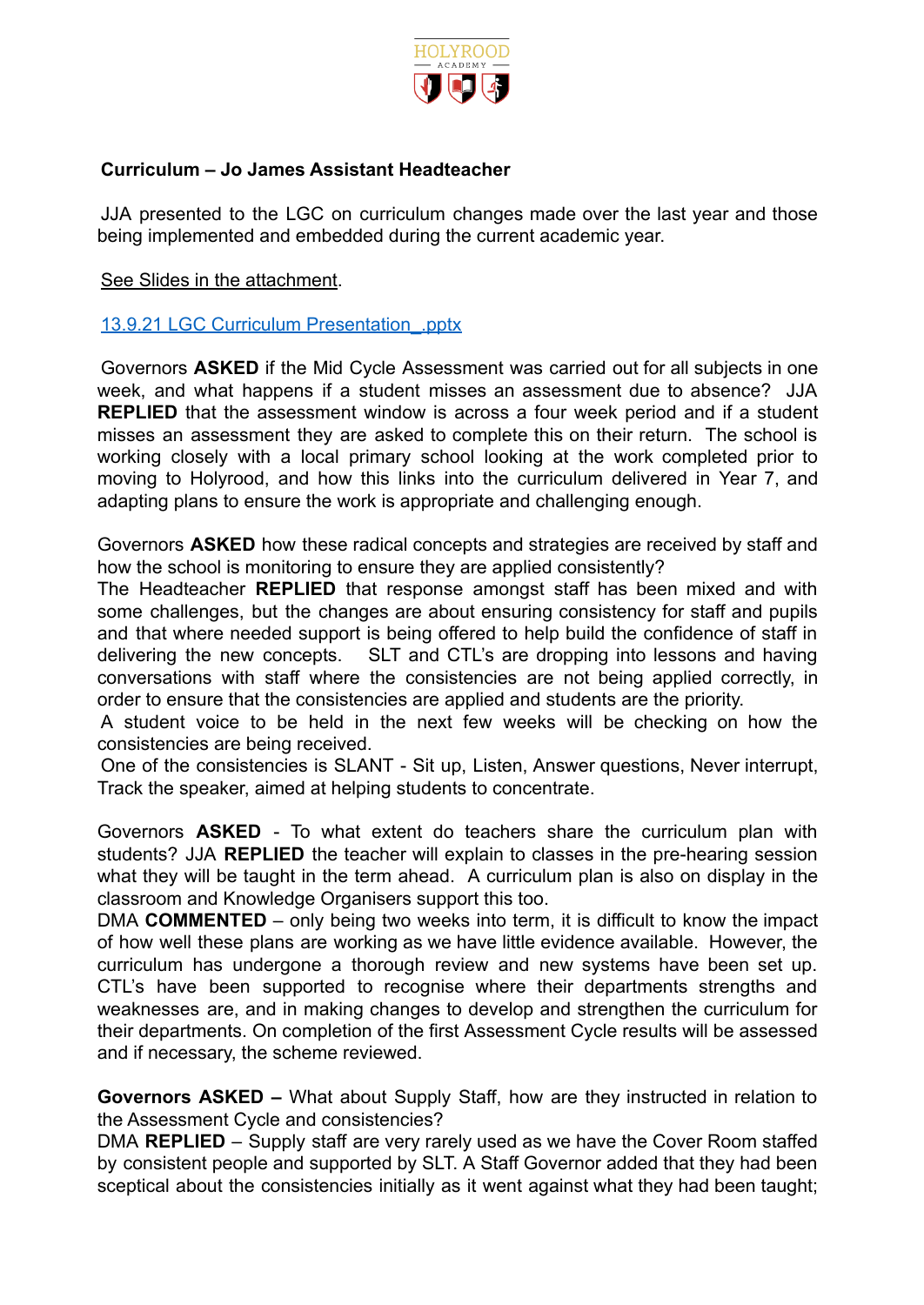

but they can now see the benefits as all staff are working to the same plan and it feels calmer in school and in class.

Governors **ASKED** - How changes are made to support PP children and if they have a voice in this?

Discussion took place between several committee members around how the needs of students are considered, and how leaders in the school are required to take ownership for delivering the curriculum to meet students' needs. Initially the school had been working on raising expectations and now work has begun on delivering an aspirational curriculum that is being introduced alongside rewards.

Governors thanked JJA and she left the meeting at 18.15

# **1a) Welcome and Apologies for absence**

DP welcomed all to the meeting and apologies were received and accepted from BH.

# **2 Declarations of pecuniary interests -** none

# **3 Minutes of previous meeting, held on 12th July 2021**

These were signed as a true and accurate reflection of the meeting held on the  $12<sup>th</sup>$ July 2021.

#### **4 Matters Arising:**

Parent Governor Vacancy - This will be advertised to parents and nominations invited. **LDR**

CIF Bid Appeal – The bid has been submitted but no response received to date.

Staff appraisal system – The Policy is not due for review by the Trust until the summer of 2022, as target setting will remain as previously done this year, one set by the staff member and two set by the school.

JJA leads the appraisal process and is delivering training to leaders within the school who will carry out appraisals in their departments. Completion of appraisals is due by the end of October. The Headteacher's appraisal is carried out by the Trust CEO and the Chair of the LGC.

Exam fees rebate - A rebate of £35-40K is expected.

# **5. UAT 'Vision Statement'/Holyrood Academy's 'Vision Statement'**

DMA invited Governors to view the Vision Statement and the Leadership Handbook, and to familiarise themselves with the Holyrood Way prior to the next LGC meeting. OFSTED inspectors will expect governors to be able to articulate these. There will be a starter quiz! **ALL Governors**

# **6. SEF (School Evaluation Form)**

The committee reviewed and discussed each section, Key Notes/messages are listed below:

1. Background and context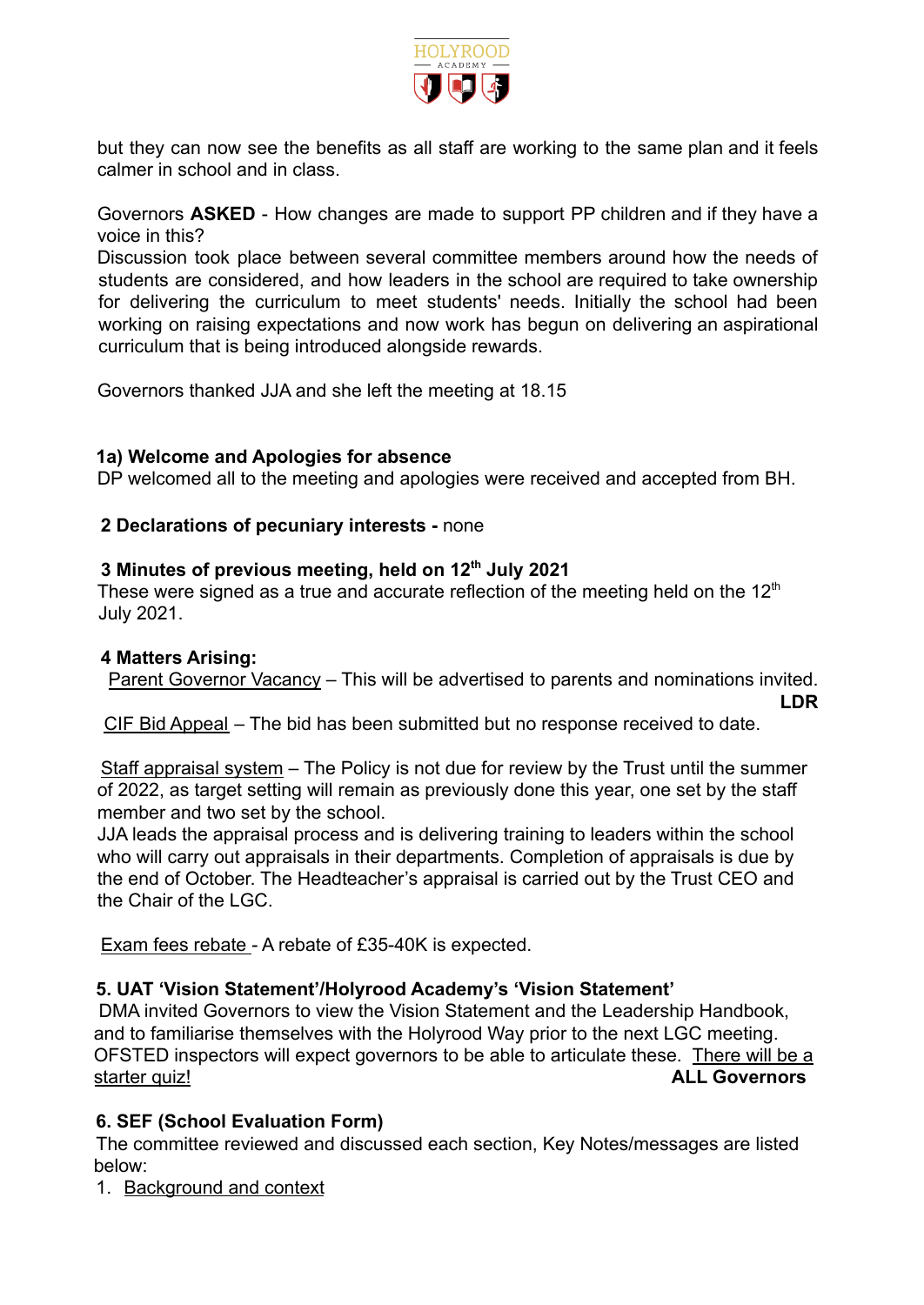

The reference to the LGC will be amended to give a fuller picture. **DP**

- 2. Safeguarding Students have a poor perception of how bullying is dealt with. A new strategy has been implemented.
- 3. Outcomes The school needs to evidence improvements in student outcomes through their books and assessments, showing high standards and expectations. Mock exams were blind marked and showed a narrowing of 2% in the PP gap.
- 4. Quality of Education- The school has undergone a revision in all outcome areas and plans have or are being implemented to raise standards where necessary. New consistencies across the Academy are aimed at addressing concerns to raise expectations and aspirations by being responsive and ambitious for all. Improving behaviour has been the focus throughout 2020/2021 and statistics support the improvements seen.
- 5. Personal Development Revised delivery to ensure that all pupils receive one PDP lesson per fortnight from a small team of PDP trained staff, supported by Knowledge Organisers.
- 6. Behaviour & Attitudes- behaviour has improved demonstrably and data shows a decline in FTEs, Restart Room visits, Internal Exclusions. A new policy has been written and leadership of behaviour changed. DMA to bring Bullying and Discrimination Data to next LGC meeting. **DMA**
- 7. Leadership & Management Significant changes have been made in personnel as a result of robust challenges in the middle and senior leadership teams. An amended reference to the LGC to be added. **DP**
- 8. Sixth Form- 87 students have joined this autumn for BTEC Level 3 and above and A Level courses. Since 2019 outcomes have shown an improvement and the first students have gone to Oxford and Cambridge. The school is working on pupils' having a sense of being on a seven-year journey through the school and aspiring to stay for Sixth Form. This approach was welcomed by Governors who ultimately would like to see numbers in the Sixth Form rise to around 200 in the future.

Invite PWE to the next meeting with some Sixth Form Students – to be held in the Sixth Form **LDR**

Recirculate Ofsted Handbook to LGC members **DMA /LDR** 

First and second external safeguarding reports from Steve Bane (Cabot) from March and the summer term to be circulated. **KY**

**7. Headteachers report –** none this meeting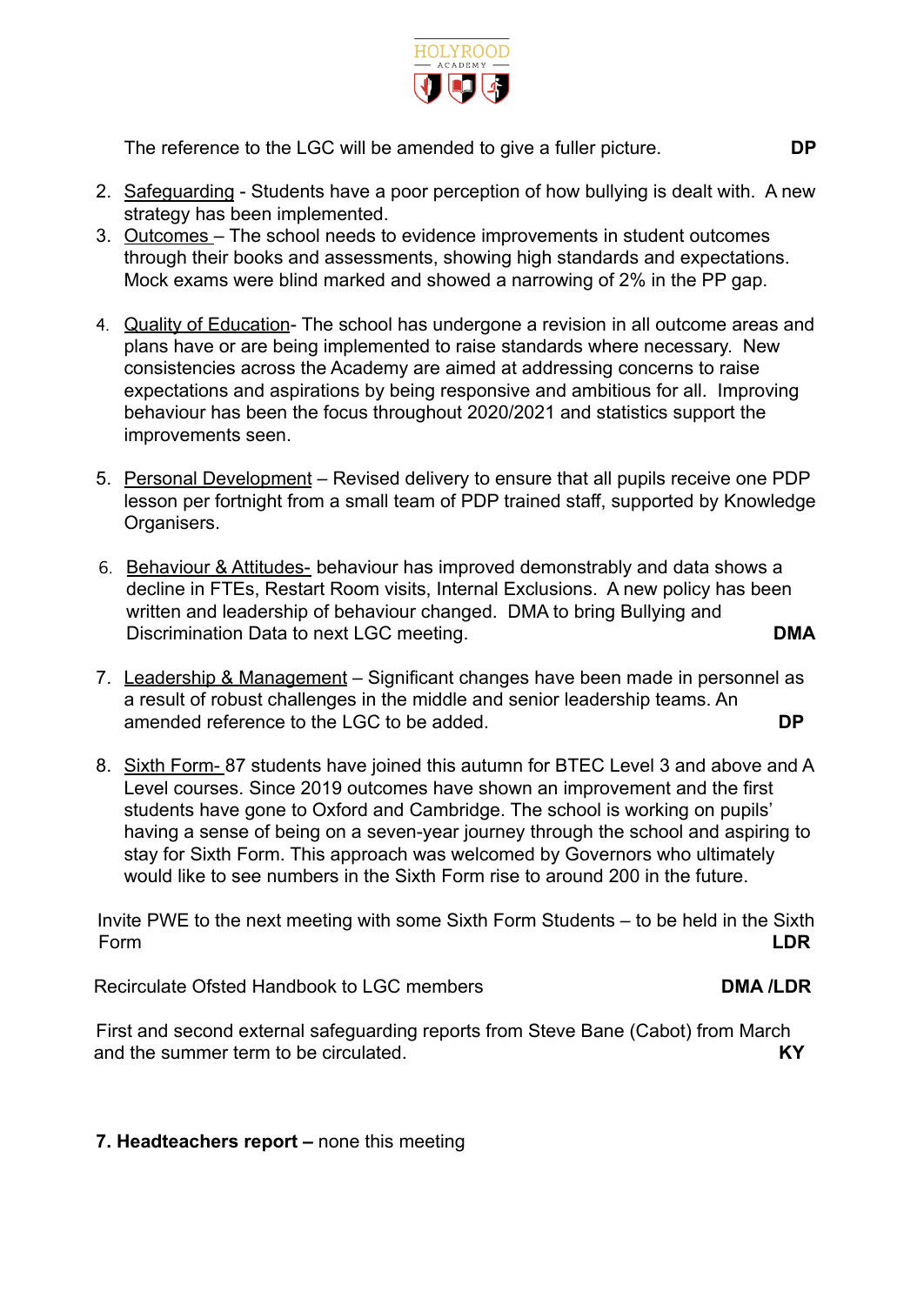

**8. Academy Improvement Plan** – **KY & DP** are updating section 10 – Local Governance, so that the LGC can be seen to be proactive in the work governors undertake.

## **9. Standing Items**

- a) Safeguarding The 2021 KCSiE update has been made available and all Governors are requested to read and complete Part 1. The Key also has guidance in what's new within the 2021 KCSiE regulations.
- b) Chairs Update Governors were asked to complete the Self-Review document being sent out following this meeting. This is in direct response from governors to evaluate their own and the LGC's performance, so that changes can be addressed going forward.
- c) Governor Visits / Link Governors no visit documents received so far this year. Governors with specific roles were asked to look at the relevant sections of the 2021-2022 Academy Improvement Plan, and to start contacting their SLT member to arrange a visit for this term.
- d) Governor Training  $-27.9.21$  Online Training  $-$  'Expectations of Governors at an Inspection' – delivered by Mark Lees. The session will be recorded for those unable to attend. This session will be delivered via Teams, and the link sent to governors.
- e) Trust Update 23.9.21 Quality of Education Meeting. This is the first QoE meeting with independent Chair, Deborah Wring. Each Headteacher and LGC Chair will attend an allotted slot, and be required to submit documentation prior to the meeting in order to facilitate a focussed session. All other QoE committee members will be in attendance for the whole of the meeting, but Trust schools will not attend each others' sessions.
- f) Clerks Business none.

# **10. Meeting Schedule 2021-22**

Future meeting Dates: Monday  $7<sup>th</sup>$  February: Presentation 5.00 p.m. – Safeguarding – Rob Crocker Monday  $4<sup>th</sup>$  April: Presentation 5.00 p.m. – Behaviour and Exclusions – . Presentation 5.00 p.m. – Behaviour and Exclusions – Jonathan **Black** Monday 23<sup>rd</sup> May: Presentation: 5.00 p.m - Budget – Tina Coles Monday 11<sup>th</sup> July: Presentation: 5.00 p.m. - Academy Improvement Plan 2021-2022 - Dave MacCormick

**Date of next meeting – 8th November 2021:** Presentation at 5.00p.m.– 'Sixth Form' Puck Webber and students, to be held in the Sixth Form Centre.

The meeting closed at 19.40pm